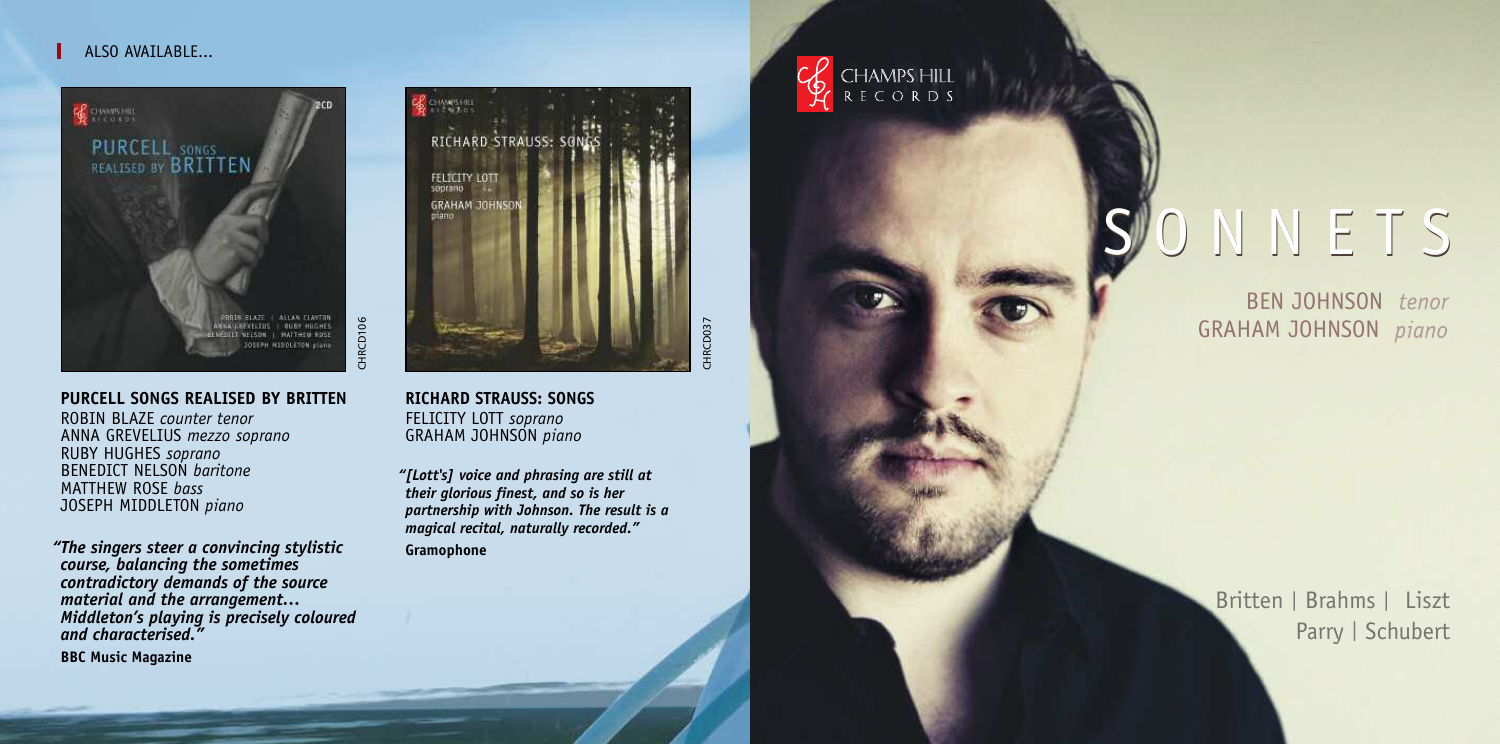FRANZ SCHUBERT *(1797–1828)*

| $\mathbf{1}$     | SONETT III, D630<br>Nunmehr, da Himmel, Erde schweigt Petrarch (1304-1374)    | 05'22 |
|------------------|-------------------------------------------------------------------------------|-------|
| $\mathcal{P}$    | SONETT I, D628<br>Apollo, lebet noch dein hold Verlangen Petrarch             | 02'48 |
| 3                | SCHATZGRÄBERS BEGEHR, D761 Franz von Schober (1796-1882)                      | 03'42 |
|                  | JOHANNES BRAHMS (1833-1897)                                                   |       |
| 4                | <b>EIN SONETT, Op.14 No.4</b> Johann Gottfried Herder (1744-1803)             | 02'11 |
|                  | FRANZ LISZT (1811-1886)                                                       |       |
|                  | <b>TRE SONETTI DI PETRARCA</b> Petrarch                                       |       |
| 5                | <b>PACE NON TROVO</b>                                                         | 06'12 |
| $6 \overline{6}$ | <b>BENEDETTO SIA'L GIORNO</b>                                                 | 05'55 |
| $\overline{7}$   | I' VIDI IN TERRA                                                              | 05'58 |
|                  | WILLIAM AIKIN (1857-1939)                                                     |       |
|                  |                                                                               |       |
| 8                | <b>SHALL I COMPARE THEE TO A SUMMER'S DAY</b> William Shakespeare (1564-1616) | 03'15 |
|                  | SIR CHARLES HUBERT HASTINGS PARRY (1848-1918)                                 |       |
| 9                | <b>NO LONGER MOURN FOR ME</b> William Shakespeare                             | 03'20 |
| 10               | <b>FAREWELL, THOU ART TOO DEAR</b> William Shakespeare                        | 03'14 |
| 11               | BRIGHT STAR John Keats (1795-1821)                                            | 03'15 |
|                  |                                                                               |       |
|                  | RALPH VAUGHAN WILLIAMS (1872-1958)                                            |       |
| 12 <sup>2</sup>  | SILENT NOON Dante Gabriel Rossetti (1828-1882)                                | 04'25 |

|    | DAVID BOWERMAN (1936-)<br>13 WHEN MOST I WINK William Shakespeare                     | 02'38 |
|----|---------------------------------------------------------------------------------------|-------|
|    | ANDRÉ CAPLET (1878-1925)<br>14 <b>DOUX FUT LE TRAIT</b> Pierre de Ronsard (1524-1585) | 02'26 |
|    | HENRI SAUGUET (1901-1989)<br>15 JE TE VOIS EN RÊVE William Shakespeare                | 03'08 |
|    | BENJAMIN BRITTEN (1913-1976)                                                          |       |
|    | 16 <b>TO LIE FLAT ON THE BACK</b> W H Auden (1907-1973)                               | 02'31 |
|    | SEVEN SONNETS OF MICHELANGELO Michelangelo (1475-1564)                                |       |
| 17 | Sonetto XVI: Si come nella penna                                                      | 02'06 |
| 18 | Sonetto XXXI: A che più debb'io mai                                                   | 01'37 |
| 19 | Sonetto XXX: Veggio co' bei vostri occhi                                              | 04'00 |
| 20 | Sonetto LV: Tu sa' ch'i' so                                                           | 02'05 |
| 21 | Sonetto XXXVIII: Rendete agli occhi miei                                              | 01'59 |
| 22 | Sonetto XXXII: S'un casto amor                                                        | 01'23 |
| 23 | Sonetto XXIV: Spirtot ben nato                                                        | 04'43 |
|    |                                                                                       |       |

*Total playing time: 78'16*

Produced and edited by Mark Brown Engineered by Dave Rowell Recorded on 18th – 20th August 2014 in the Music Room, Champs Hill, West Sussex, UK Executive Producer for Champs Hill Records: Alexander Van Ingen Label Manager for Champs Hill Records: Matt Buchanan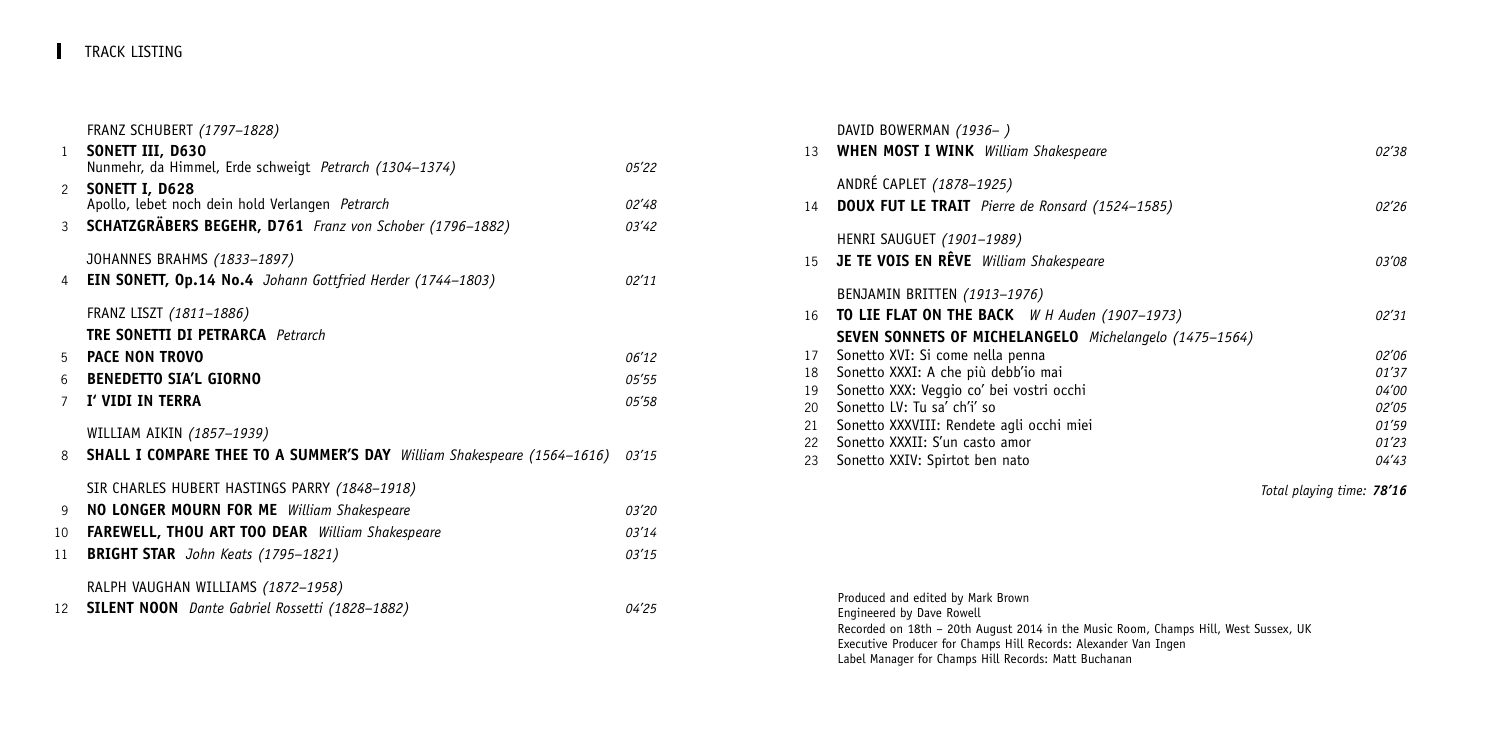Though the sonnet originated in Italy, it is Wales that I have to thank for the genesis of this programme. Cardiff-bound for the Singer of the World competition, I set my mind to choosing a Song Prize recital that could somehow be linked together yet also offer a great range of repertoire. After many a false start, I came across Schubert's settings of Petrarch (in Schlegel's translation). This led me to the famous Liszt settings that were already in my repertoire. And so the idea was born. This enduring poetic form seemed the perfect glue to bind musical settings from across the centuries, encompassing such an incredible variety of musical styles and personal approaches from composers.

As any seasoned programmer will tell you, it's never about what you put into a recital, but what you leave out. The latter being a vastly larger pile of scores than the former. I must here pay homage to my friend and inspiring musical partner Graham Johnson, who, once the dust had settled on the competition, suggested I expand the programme for a disc. With his expert help we came up with the product you are now (hopefully) enjoying.

Lizst and Britten feature heavily in their Italian settings of Petrarch and Michelangelo respectively; Schubert and Brahms in German and delightful songs by Sauguet and Caplet in French. The variety of the settings in English is of particular interest. The well-known to rarities (Vaughan Williams and William Aikin, for example) are grouped around a central group from C.H.H. Parry. His settings of the sonnet form were to me quite extraordinary, and deserve a much more mainstream place in the song repertoire.

It is most pleasing of all to include a setting of Shakespeare's 'When most I wink' by Champs Hill's very own David Bowerman, a keen and sensitive composer. We were thrilled to include this beautiful song of David's (especially as we have the text set in French translation by Sauguet also on the disc). And it must be to David and Mary and indeed all at Champs Hill that I give my hugest thanks. It's a very special thing to be at once so hospitable, so acutely aware of a musician's needs and so astonishingly accomplished in producing the excellent recordings that are now, quite rightly, earning prestigious awards.

# FOREWORD PROGRAMME NOTE

The sonnet does not, at first sight, seem the ideal poetic form for musical setting. Most successful songs have far fewer than 14 lines, and the length of the hendecasyllabic line of the iambic pentameter would likewise seem to militate against song composition. Yet the sonnet (which derives its name from the word 'song') has always attracted composers, from Monteverdi's miraculous settings of Petrarch, to Britten's profoundly moving *Holy Sonnets of John Donne*. This highly original CD presents the sonnets of nine different poets from the 14th to the 20th century set to music by 10 different composers.

The sonnet was born in Italy, and amongst the earliest practitioners was Guittone d'Arezzo (1230–1294) who divided its 14 lines into two stanzas. It was not, however, until Dante (1265-1321) and Petrarch (1304–1374) that the sonnet became associated, almost exclusively, with the theme of love. Dante's great *Vita Nuova* cycle, and Petrarch's *Canzoniere* remain two of the greatest collections of sonnets in world literature. Petrarch, in his poems to Laura, often puns on her name: laurel wreaths were presented to poets in recognition of their poetic gifts – hence the term 'poet laureate'. Petrarch's love of Laura is well known, and it originated from the time that he caught a fleeting glimpse of her as a young girl in an Avignon church. Although she does not appear in the first of the three sonnets set by Schubert (**Sonett I** [**Apollo, lebet noch dein hold Verlangen**]), August von Schlegel tells us in a note to his translation that the laurel tree mentioned in Petrarch's poem is a symbol for Laura herself. In the poem, Petrarch apostrophises Apollo and begs him to restore Laura to life. Schubert solved the demanding problem of composing a sonnet by setting the poem as recitative and arioso. For **Sonett III** (**Nunmehr, da Himmel, Erde schweigt**) Schubert used the translation by Johann Diederich Gries. This poem, perhaps the most celebrated of all Petrarch's sonnets, was set to music of incomparable beauty by Claudio Monteverdi – a madrigal for six voices from Book Eight of the *Madrigali guerrieri e amorosi*, published in 1638. Although the twenty-one-year-old Schubert is no match for Monteverdi at the height of his powers, he composed a song that does more than justice to the various moods of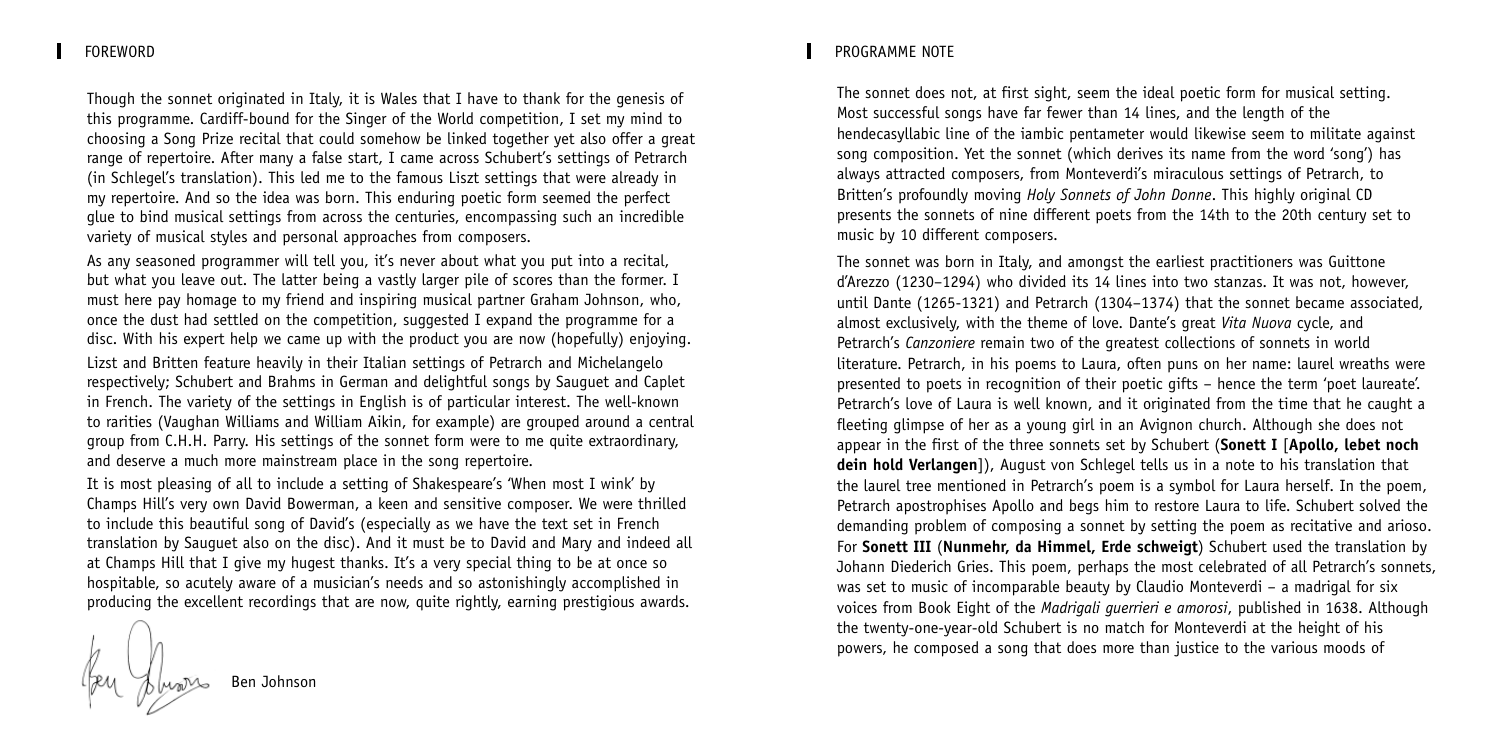Petrarch's poem: the serene opening description of nature; the lyrical outburst when he thinks of Laura; the depiction of his war-like state; the cantabile expression of the bitter-sweet emotions that Laura arouses in him; and the wonderfully bare setting of the passage describing the poet's metaphorical death ('So weit entfernt noch bin ich, zu gesunden').

Schubert's syphilis was probably diagnosed in late 1822, a period which saw the composition of **Schatzgräbers Begehr**, a sonnet by his close friend Franz von Schober. The song shares the same key as 'Der Tod und das Mädchen', and a striking Death figure rumbles throughout the whole song, which ends with the plea: 'A grave is surely granted to every man;/ Then will you not grant me one too, my friends?' The shift to D major in the final stanza can be deeply moving, as the composer longs for the peace of the grave.

**Ein Sonett**, one of Brahms's earliest songs, is also one of his finest. The 13th century text – a translation by Herder of a sonnet by Thibault de Champagne – talks about an infatuated lover's adoration of an inaccessible lady – and Brahms's song breathes devotion in every bar. Note, in particular, how in the opening bars the accompaniment descends for more than two octaves in helpless subjugation; then rises again at 'Mein Herz, mein Herz kann es nie!', as the lover realizes that he cannot forget the object of his passion.

Liszt's **Petrarch Sonnets** exist in four versions, two for voice and two for piano. First to appear was the early vocal version (c. 1839) for tenor which was quickly followed by the first piano version. Liszt then made a much freer adaptation of the first piano version, which was eventually included in Volume 2 of the *Années de Pèlerinage*. The second vocal version for baritone (1861, and not published until 1883) is to a large extent a new composition, much more restrained and austere than most of the earlier Lieder. We hear the earlier version on this CD. The songs are dedicated to the opera singer, Mario Rubini, a famous *tenore di grazia* with whom Liszt toured in 1842–3, and require a singer with an enormous range (the highest notes are given *ossia* versions).

The virtuosic accompaniment is demanding throughout, and reminds us that Liszt came to Lieder by way of the piano – in a similar way to Schumann. His first original songs were composed immediately after his transcriptions of songs by Rossini and Schubert, and he adapted some twenty of his own songs as piano solos. Though dedicated to Rubini, the *Tre Sonetti di Petrarca* were clearly inspired by the Countess Marie d'Agoult, who bore him three children. What better way for Liszt to express his love than to set to music these love poems that were written in 1327 by Petrarch, inspired by his love for Laura?

William Aikin was an English eccentric, whose great wealth enabled him to employ two servants and a cook, and live a life of luxury. He retired at the age of 54 and by the time of his death in 1939 had spent the huge inheritance bequeathed him by his father. By profession a surgeon, he was a passionate amateur musician and in 1910 published The Voice, an introduction to practical phonology. He composed a number of songs, the most successful of which is **Shall I compare thee to a summer's day**, a setting of Shakespeare's Sonnet 18, published by Stainer & Bell in 1911 – a poem that has attracted more composers than any other of the Bard's sonnets, most notably Havergal Brian, Alan Bush, Mario Castelnuovo-Tedesco, Deryck Cooke, John Dankworth, Gerald Finzi (only a sketch survives), Philip Hagemann, Frederick Keel, Hubert Parry, Einojuhani Rautavaara and Mátyás Seiber.

The 12 sets of Hubert Parry's *English Lyrics*, published between 1885 and 1920, represent a pioneering achievement in English art song. Inspired perhaps by his own love of German Lieder and his passion for English literature, Parry set about demonstrating that great English poetry could be enriched by serious musical settings. Of the 74 songs that comprise *English Lyrics*, well over half are settings of poems of undisputed pedigree by such writers as Byron, Herrick, Jonson, Keats, Lovelace, Rossetti, Suckling, Shakespeare, Shelley and Sidney. Parry did for English song what Gounod, born three decades before him, did for the *mélodie*: he showed how poetry and music could interact in a way that hitherto only Lieder had been able to express. Set Two (1886) is devoted to Shakespeare – all poems from plays, except **No longer mourn for me**, a Brahmsian setting of Sonnet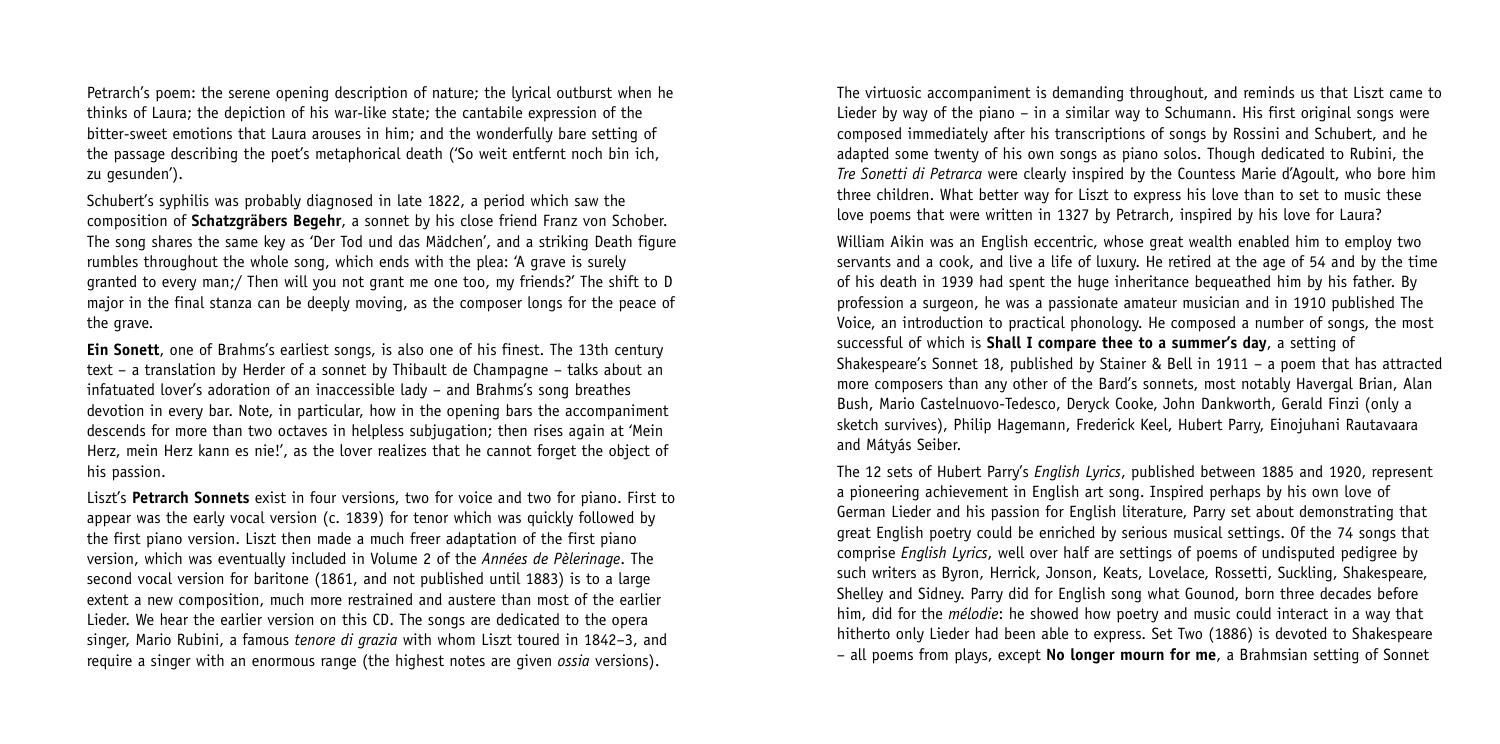71. **Farewell, thou art too dear** belongs to *Four Sonnets*, published in 1887 and translated into German by Friedrich Bodenstedt, the poet of Grieg's celebrated 'Ein Traum' from Opus 48. It was originally set in Bodenstedt's German translation, although Parry also provided a setting of Shakespeare's original with some rhythmical alterations. **Bright star** sets a sonnet written by Keats in October 1819. Fanny Brawne, Keats's beloved, inscribed the poem in her own hand on the fly-leaf of Dante's *Inferno*, which the poet had acquired for her and which they would read together – and that Fanny is the subject of this famous sonnet is suggested by a letter Keats wrote her on Sunday, 25 July 1819, which ends: 'I will imagine you Venus to-night and pray, pray, pray to your star like a heathen. Yours ever, fair star, John Keats.' Although Keats is writing about the North Star in his poem, and not Venus, the way 'fair star' at the end of the letter echoes the vocative 'Bright star' at the start of the poem, is perhaps not entirely coincidental. Parry's setting forms part of Set Four of *English Lyrics*; composed in 1885 and revised for publication in 1896, it shows Parry's mastery of through-composed song and reminds us that most composers, when setting sonnets, use the through-composed form rather than the strophic or modified strophic.

**Silent noon** comes from Vaughan Williams's *The House of Life,* for which he chose six of Dante Gabriel Rossetti's 101 sonnets. It was composed before the others in 1903, and published the following year as the second song of the cycle. 'Silent noon', like Debussy's 'Green', is a description of amorous fatigue, and has, with its softly pulsating accompaniment, arpeggiated bass line, expressive rests and that wonderfully suspended moment at 'the dragonfly/Hangs like a blue thread', rarely been surpassed as an expression of languorous content.

Pierre de Ronsard, the poet of Caplet's **Doux fut le trait**, was the leading figure in the Pléiade group and the greatest poet of the French Renaissance. His achievement was to assimilate Greek, Latin and Italian models, whilst retaining his own individuality and creating his own style. Though he wrote philosophic, political and pastoral verse, his reputation is now largely based on his love poetry, especially the *Sonnets pour Hélène* of his middle age. Originally written for voice and harp in 1924, 'Doux fut le trait' was Caplet's contribution to the 400th anniversary celebrations of Ronsard's birth.

When Henri Sauguet came to compose his *Deux Poèmes de Shakespeare* (1929), he had already tried his hand at the sonnet form in the wonderful *Six Sonnets de Louise Labé* (1927). **Je te vois en rêve** is a setting of Sonnet 43 ('When most I wink, then do mine eyes best see'), a poem that has also attracted Frank Bridge, Benjamin Britten (in *Nocturne*), Aribert Reimann, Bernard van Dieren and David Bowerman. Bowerman, a largely self-taught composer, has composed many songs, some of which have been performed by Felicity Lott in the Music Room at Champs Hill. This 160-seat hall in the West Sussex countryside, where this CD was recorded, has given many young artists the opportunity to play in public and make recordings (Champs Hill Records was founded in 2010 and now boasts over 100 titles); and many established artists have also performed there, including Christine Brewer, Sir Thomas Allen, Ian Bostridge, Felicity Lott, Stephen Isserlis and Graham Johnson.

Auden's sexually suggestive sonnet, **To lie flat on the back**, describes the poet and a friend sunbathing on a roof, aware of the rising sexual tension between them – conveyed both by the piano's triplets and the vocal line that in the middle section sings twelve whole bars of repeated E naturals. It is surprising to find the word 'sidewalk' in a poem that was written before Auden went to America – a word that Britten stresses, unidiomatically, on the second syllable. The sonnet was sent by Auden to Christopher Isherwood in 1934, and the song dates from 1937.

Britten's **Seven Sonnets of Michelangelo** (1940) were dedicated 'To Peter'. It is not surprising that Britten warmed to Michelangelo's sonnets; they were, after all, an expression of the octogenarian artist's love for the young Tommaso Cavalieri and, as such, a scarcely veiled expression of Britten's own affection for Peter Pears, whom he had met four years earlier in 1936. There is a muscular lyricism in these songs that we have not seen in previous collections – as though Britten were reinterpreting the *bel canto* tradition, allowing the vocal line to determine the shape of the songs. The cycle is meticulously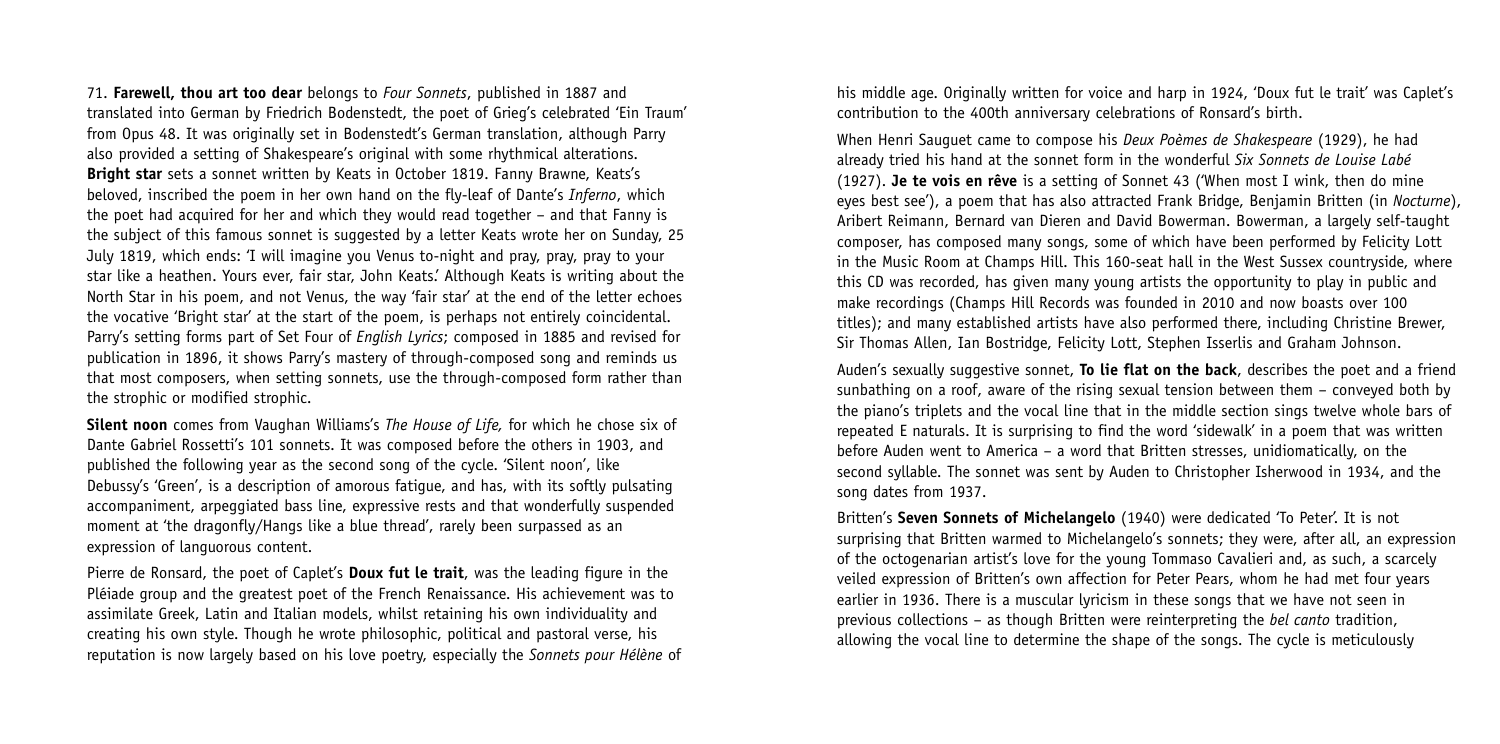planned to climax in the final song. The noble tone of the opening, marked *tempo giusto*, of **Si come nella penna** (Sonnet XVI), is conveyed by the *marcato* octaves that double the voice; the second song, **A che più debb'io mai** (Sonnet XXXI), should, according to Britten, be performed *con moto appassionato* to convey the 'intensa voglia' ('ardent desire') of the poem, which invokes death and, in its final lines, puns on the name of Cavalieri: 'Resto prigion d'un Cavalier armato'. The song ends on a quiet C minor chord, thus introducing the *andante tranquillo* of the third song, **Veggio co' bei vostri occhi** (Sonnet XXX) which, with its Verdi-like lyricism and radiant G major opening, expresses Michelangelo's utter dependence on his beloved. The fourth song, **Tu sa' ch'i' so** (Sonnet LV) starts restlessly (*poco presto ed agitato*) but attains an extraordinary serenity at 'Quel che nel tuo bel volto bramo' ('That which I yearn for in your lovely face'). **Rendete agli occhi miei** (Sonnet XXXVIII) is marked *allegretto quasi una serenata*, and conjures up the serenader's guitar and the plashing fountain; while **S'un casto amor** (Sonnet XXXII) with its tumbling semiquavers seems to mock gently the rapidity of Italian speech. The cycle ends with **Spirto ben nato** (Sonnet XXIV), a song that speaks of the perfection and immortality of love. The grandeur of the theme is reflected in the gravity of Britten's music, which begins with a solemn introduction and ends with a grave coda.

g *Richard Stokes, 2016*

# SONG TEXTS

### 1 **Sonnet III: Nunmehr, da Himmel, Erde schweigt D630**

PETRARCH (*1304–1374)* SONNET 164

Nunmehr, da Himmel, Erde schweigt und Winde,

Gefieder, Wild des Schlummers Bande tragen, Die Nacht im Kreise führt den

Sternenwagen,

Und still das Meer sich senkt in seine Gründe:

Nun wach' ich, nun sinn' ich, glüh' und wein' und finde

Nur sie, die mich verfolgt mit süßen Plagen. Krieg ist mein Zustand, Zorn und

Mißbehagen:

Nur, denk' ich sie, winkt Friede mir gelinde.

So strömt, was mich ernährt, das Süß' und Herbe,

Aus eines einz'gen Quell's lebend'gem Strahle, Dieselbe Hand gibt Heilung mir und Wunden.

Und daß mein Leiden nie ein Ziel erreiche, sterb'

Und ersteh' ich täglich tausendmale, So weit entfernt noch bin ich, zu gesunden.

*Now heaven and earth keep silent, and the winds, birds, and beasts are wrapped in bonds*

*of sleep;*

*night moves the constellations in their orbits and, silent, the ocean sinks into its depths.*

*I wake now, ponder, burn, and weep to see her only, tracking me with honeyed torment. My normal state is warfare, wrath, unease: the thought of her, though, gently betokens peace.*

*So streams my nourishment, both sweet and bitter, from one single fountain's living jets – the selfsame hand doles cure that deals the wounds.*

*And since my griefs are never done, I die and revive each day a thousand times, so far am I, even now, from being healed.*

#### 2 **Apollo, lebet noch D628** PETRARCH SONNET 34

Apollo, lebet noch dein hold Verlangen, Das an thessal'scher Flut die blonden Haare In dir entflammt, und ist's im Lauf der Jahre Nicht unter in Vergessenheit gegangen:

Vor Frost und Nebeln, welche feindlich hangen, Solang' sich uns dein Antlitz birgt, das klare, Jetzt dies geehrte heil'ge Laub bewahre, Wo du zuerst und ich dann ward gefangen.

Und durch die Kraft von dem verliebten Hoffen, Das in der Jugend nicht dich liess vergehen, Lass, von dem Druck befreit, die Luft erwarmen.

So werden wir, vom Staunen froh getroffen, Im Grünen uns're Herrin sitzen seh'n, Und sich beschatten mir den eignen Armen.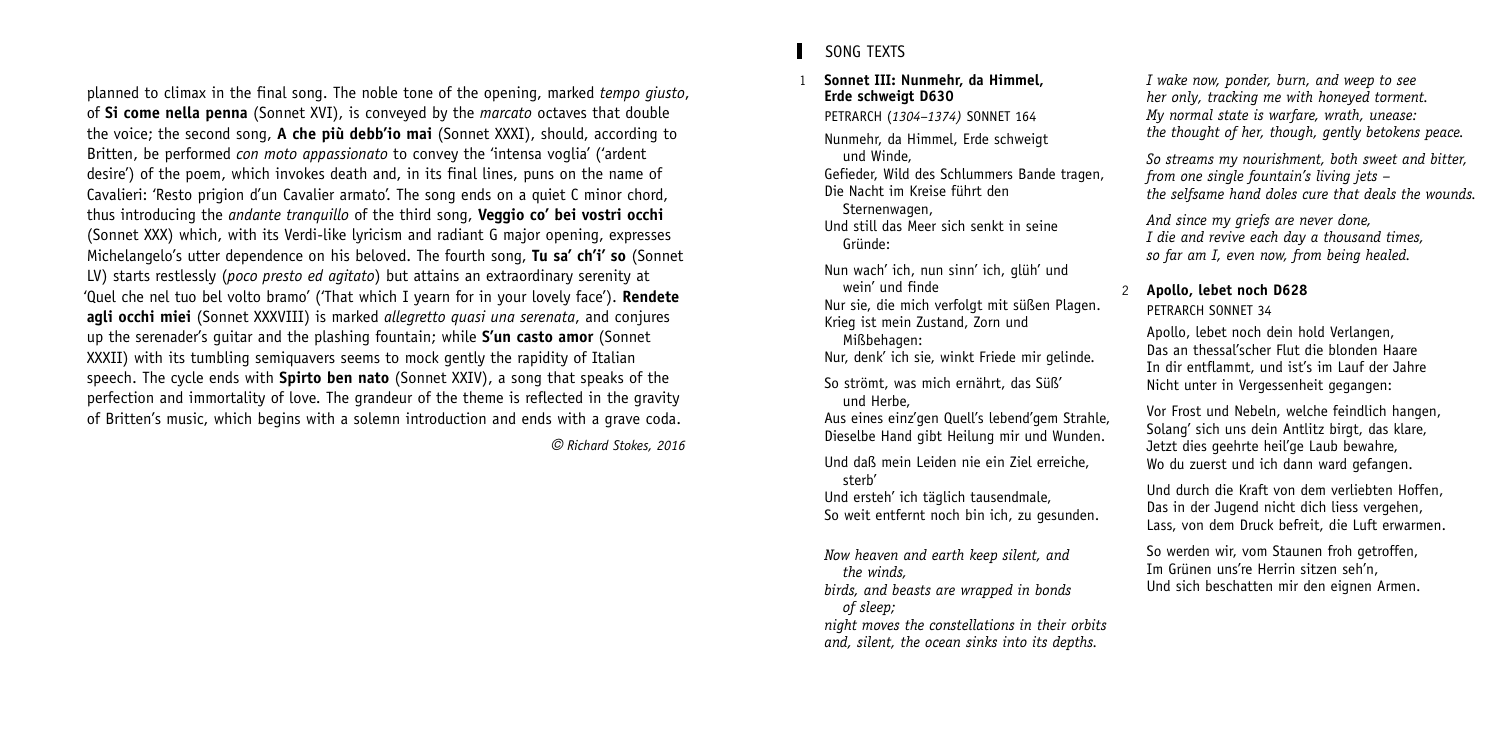*Apollo, if the sweet desire with which her blonde hair inflamed you by the waters of Thessaly still lives; and if, in the course of the years, it has not sunk into oblivion:*

*Then preserve from the hostile frost and mist which appear when your bright face is concealed,*

*this revered and hallowed tree, where first you, then I, were taken captive.*

*And, by the power of those impassioned hopes which in your youth saved you from death, let the air grow warm, freed from an icy grasp.*

*Thus, in joyful astonishment, we shall behold our mistress seated on the grass, shading herself with her own arms.*

# 3 **Schatzgräbers Begehr D761**

FRANZ VON SCHOBER *(1798–1882)* In tiefster Erde ruht ein alt Gesetz, Dem treibt mich's rastlos immer nachzuspüren; Und grabend kann ich Andres nicht vollführen. Wohl spannt auch mir die Welt ihr goldnes Netz,

Wohl tönt auch mir der Klugheit seicht Geschwätz:

"Du wirst die Müh' und Zeit umsonst verlieren;" Das soll mich nicht in meiner Arbeit irren, Ich grabe glühend fort, so nun, wie stets.

Und soll mich nie des Findens Wonne laben, Sollt' ich mein Grab mit dieser Hoffnung graben:

Ich steige gern hinab, gestillt ist dann mein Sehnen.

Drum lasset Ruhe mir in meinem Streben! Ein Grab mag man wohl jedem gerne geben, Wollt ihr es denn nicht mir, ihr Lieben, gönnen?

*I feel a restless, ceaseless urge to seek it out, Deep in the earth sleeps an old law. and as I dig I can accomplish nothing else. Let the world spread its golden net to lure me, too;*

*Let wisdom's shallow prattle ring in my ears: 'You are wasting your time and efforts to no avail!' That shall not turn me aside from my labour; I go on digging ardently, now as ever.*

*And even if the joy of discovery never rewards me, if I am digging my own grave with this hope, yet will I gladly climb down, for then my longing will be stilled.*

*So leave me in peace with my endeavour. A grave is surely granted to every man; Then will you not grant me one too, my friends?*

# 4 **Ein Sonett, Op.14 No.4**

JOHANN GOTTFRIED HERDER *(1744–1803)* Ach, könnt' ich, könnte vergessen Sie! Ihr schönes, liebes, liebliches Wesen, Den Blick, die freundliche Lippe, die! Vielleicht ich möchte genesen! Doch ach! Mein Herz, mein Herz kann es nie! Und doch ist's Wahnsinn, zu hoffen Sie! Und um sie schweben, Gibt Muth und Leben, Zu weichen nie! –

Und denn, wie kann ich vergessen Sie, Ihr schönes, liebes, liebliches Wesen, Den Blick, die freundliche Lippe, die! Viel lieber nimmer genesen!

*Ah, could I, could I her charms forget, Those charms I daily newly discover. Her smile, that lingers before me yet, Perchance I might recover! But ah, my heart, it cannot forget, Though mad on her my hopes to set! Yet still as lover around I hover, her path to beset. And say, how could I her charms forget, Who daily, hourly, fresh ones discover? That smile which lingers before me yet! O rather never recover!*

#### **Tre Sonetti di Petrarca** 5 **Pace non trovo**

# PETRARCH SONNET No. 104

Pace non trovo, e non ho da far guerra, E temo, e spero, ed ardo, e son un ghiaccio: E volo sopra 'l cielo, e giaccio in terra; E nulla stringo, e tutto 'l mondo abbraccio. Tal m'ha in priggion, che non m'apre, né serra, Né per suo mi ritien, né scioglie il laccio, E non m'uccide Amor, e non mi sferra; Né mi vuol vivo, né mi trahe d'impaccio. Veggio senz'occhi; e non ho lingua e grido; E bramo di perir, e cheggio aita; Ed ho in odio me stesso, ed amo altrui: Pascomi di dolor; piangendo rido; Egualmente mi spiace morte e vita. In questo stato son, Donna, per Voi.

*Warfare I cannot wage, yet know not peace; I fear, I hope, I burn, I freeze again; Mount to the skies, then bow to earth my face; Grasp the whole world, yet nothing can obtain. His prisoner Love nor frees, nor will detain; In toils he holds me not, nor will release; He slays me not, nor yet will he unchain; Nor joy allows, nor lets my sorrow cease. Sightless I see my fair; though mute, I mourn; I scorn existence, and yet court its stay; Detest myself, and for another burn; By grief I'm nurtured; and, though tearful, gay; Death I despise, and life alike I hate: Such, lady, dost thou make my wayward state!*

# 6 **Benedetto sia'l giorno**

PETRARCH SONNET No.47

Benedetto sia 'l giorno, e 'l mese, e l'anno, E la stagione, e 'l tempo, e l'ora, e 'l punto E 'l bel paese e 'l loco, ov'io fui giunto Da'duo begli occhi che legato m'ànno;

E benedetto il primo dolce affanno Ch'i' ebbi ad esser con Amor congiunto, E l'arco e la saette ond' i' fui punto, E le piaghe, ch'infino al cor mi vanno.

Benedette le voci tante, ch'io Chiamando il nome di Laura ho sparte, E i sospiri e le lagrime e 'l desio.

E benedette sian tutte le carte Ov'io fama le acquisto, e il pensier mio, Ch'è sol di lei, si ch'altra non v'ha parte.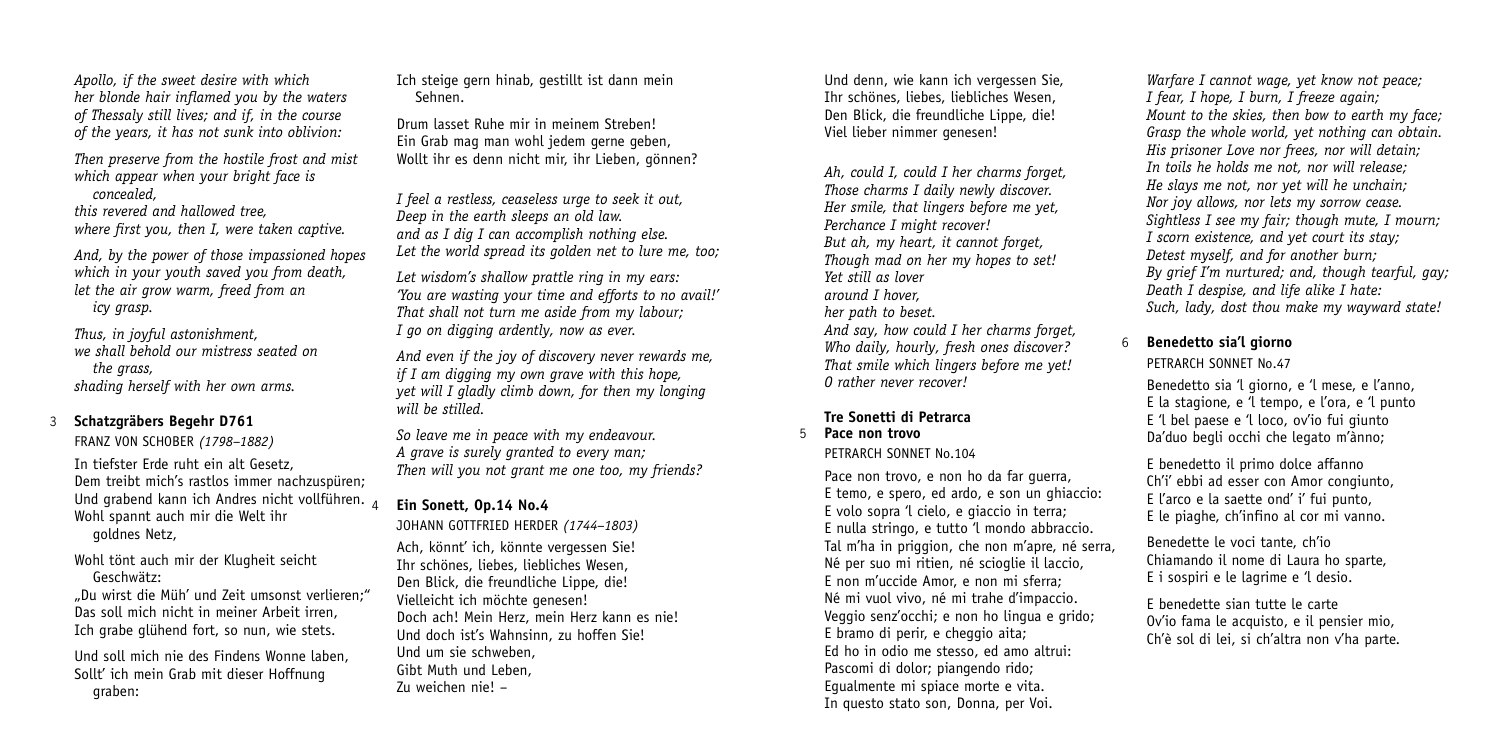*Blest be the year, the month, the hour, the day, The season and the time, and point of space, And blest the beauteous country and the place Where first of two bright eyes I felt the sway:*

*Blest the sweet pain of which I was the prey, When newly doom'd Love's sovereign law to embrace,*

*And blest the bow and shaft to which I trace, The wound that to my inmost heart found way*

*Blest be the ceaseless accents of my tongue, Unwearied breathing my loved lady's name: Blest my fond wishes, sighs, and tears,*

*and pains:*

*Blest be the lays in which her praise I sung,*

*That on all sides acquired to her fair fame, And blest my thoughts! for o'er them all she reigns.*

*Trans. Francis Wrangham*

# 7 **I' vidi in terra**

PETRARCH SONNET No. 123

I' vidi in terra angelici costumi, E celesti bellezze al mondo sole; Tal che di rimembrar mi giova, e dole: Che quant'io miro, par sogni, ombre, e fumi.

E vidi lagrimar que' duo bei lumi, Ch'han fatto mille volte invidia al sole; Ed udì' sospirando dir parole Che farian gir i monti, e stare i fiumi.

Amor! senno! valor, pietate, e doglia Facean piangendo un più dolce concento D'ogni altro, che nel mondo udir si soglia

Ed era 'l cielo all'armonia s'intento Che non si vedea in ramo mover foglia. Tanta dolcezza avea pien l'aer e 'l vento.

*Yes, I beheld on earth angelic grace, And charms divine which mortals rarely see, Such as both glad and pain the memory; Vain, light, unreal is all else I trace:*

*Tears I saw shower'd from those fine eyes apace, Of which the sun ofttimes might envious be; Accents I heard sigh'd forth so movingly, As to stay floods, or mountains to displace.*

*Love and good sense, firmness, with pity join'd And wailful grief, a sweeter concert made Than ever yet was pour'd on human ear:*

*And heaven unto the music so inclined, That not a leaf was seen to stir the shade; Such melody had fraught the winds, the atmosphere.*

# 8 **Shall I compare thee**

WILLIAM SHAKESPEARE *(1564–1616)* SONNET 18

Shall I compare thee to a summer's day? Thou art more lovely and more temperate: Rough winds do shake the darling buds of May, And summer's lease hath all too short a date: Sometime too hot the eye of heaven shines, And often is his gold complexion dimm'd;

And every fair from fair sometime declines, By chance, or nature's changing course, untrimm'd;

But thy eternal summer shall not fade Nor lose possession of that fair thou ow'st; Nor shall Death brag thou wander'st in his shade,

When in eternal lines to time thou grow'st: So long as men can breathe or eyes can see, So long lives this, and this gives life to thee.

# 9 **No longer mourn for me**

WILLIAM SHAKESPEARE SONNET 71

No longer mourn for me when I am dead Then you shall hear the surly sullen bell Give warning to the world that I am fled From this vile world, with vilest worms to dwell:

Nay, if you read this line, remember not The hand that writ it; for I love you so, That I in your sweet thoughts would be forgot.

If thinking on me then should make you woe.

O, if (I say) you look upon this verse,

When I perchance compounded am with clay,

Do not so much as my poor name rehearse; But let your love e'en with my life decay: Lest the wise world should look into your moan,

And mock you with me after I am gone.

#### 10 **Farewell, thou art too dear** WILLIAM SHAKESPEARE SONNET 87

Farewell! Thou art too dear for my possessing,

And like enough thou know'st thy estimate. The charter of thy worth gives thee releasing;

My bonds in thee are all determinate. For how do I hold thee but by thy granting? And for that riches where is my deserving? The cause of this fair gift in me is wanting, And so my patent back again is swerving. Thy self thou gav'st, thy own worth then not knowing,

Or me, to whom thou gav'st it, else mistaking: So thy great gift, upon misprision growing. Comes home again, on better judgment making. Thus have I had thee, as a dream doth flatter: In sleep a king, but waking no such matter.

# 11 **Bright Star**

### JOHN KEATS *(1795–1821)*

Bright star! would I were steadfast as thou art — Not in lone splendour hung aloft the night, And watching, with eternal lids apart, Like Nature's patient sleepless Eremite, The moving waters at their priestlike task Of pure ablution round earth's human shores, Or gazing on the new soft fallen mask Of snow upon the mountains and the moors — No — yet still steadfast, still unchangeable, Pillow'd upon my fair love's ripening breast, To feel for ever its soft fall and swell Awake for ever in a sweet unrest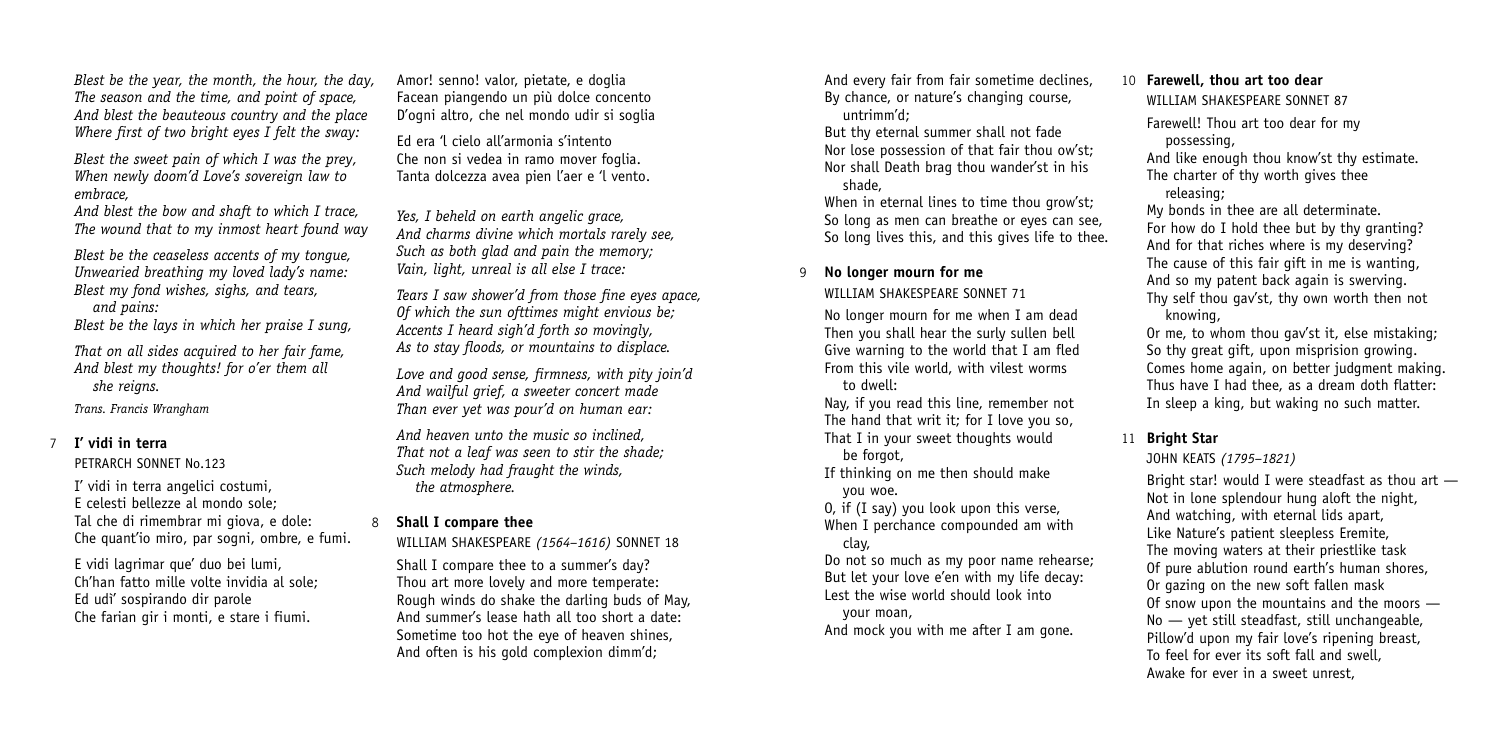Still, still to hear her tender-taken breath, And so live ever — or else swoon to death

#### 12 **Silent Noon**

DANTE GABRIEL ROSSETTI *(1828–1882)* Your hands lie open in the long fresh grass. -The finger-points look through like rosy blooms:

Your eyes smile peace. The pasture gleams and glooms

'Neath billowing skies that scatter and amass. All round our nest, far as the eye can pass. Are golden kingcup-fields with silver edge Where the cow-parsley skirts the hawthornhedge.

'Tis visible silence, still as the hour-glass. Deep in the sun-searched growths the dragonfly

Hangs like a blue thread loosened from the sky: —

So this wing'd hour is dropt to us from above. Oh! clasp we to our hearts, for deathless dower,

This close-companioned inarticulate hour When twofold silence was the song of love.

# 13 **When most I wink**

# WILLIAM SHAKESPEARE SONNET 43

When most I wink, then do mine eyes best see,

For all the day they view things unrespected; But when I sleep, in dreams they look on thee,

And darkly bright are bright in dark directed; Then thou, whose shadow shadows doth make bright, How would thy shadow's form form

happy show

To the clear day with thy much clearer light, When to unseeing eyes thy shade shines so? How would, I say, mine eyes be blessed made By looking on thee in the living day, When in dead night thy fair imperfect shade Through heavy sleep on sightless eyes doth stay?

All days are nights to see till I see thee, And nights bright days when dreams do show thee me.

# 14 **Doux fut le trait**

PIERRE DE RONSARD *(1524–1585)*

Doux fut le trait, qu'Amour hors de sa trousse Pour me tuer, me tira doucement, Quand je fus pris au doux commencement D'une douceur si doucettement douce. Doux est son ris et sa voix qui me pousse L'âme du corps, qui s'enfuit lentement Devant son luth touché mignardement Chantant mes vers animez de son pouce. Telle douceur de sa voix coule en l'air Qu'on ne sçaurait sans l'entendre parler, Sçavoir comment le plaisir nous appelle. Sans l'ouyr, dis-je, Amour mesme enchanter, Doucement rire et doucement chanter Et moi mourir doucement auprès d'elle.

*Sweet was the dart that Love from his quiver To slay me, sweetly shot at me, When I was taken at the sweet beginning By a sweetness so quietly, subtly sweet. Sweet is her laugh and her voice which removes My soul from my body, slowly fleeing Before her lute, artfully plucked, Singing my verse brought to life by her thumb. Such sweetness flows from her voice into the air That one cannot, without hearing her speak, Know how pleasure calls us. Without hearing her, say I, Love himself enchant, Sweetly laugh and sweetly sing, And I beside her sweetly die.*

# 15 **Je te vois en rêve**

WILLIAM SHAKESPEARE SONNET 43, *Translation by François Guizot (1787–1874)* Lorsque mes yeux se ferment, c'est alors qu'ils voient le mieux, car tout le jour ils voient des choses auxquelles ils ne prennent pas garde; mais, lorsque je dors, je te vois en rêve. Obscurément brillants, leur éclat se dirige vers l'obscurité, et toi dont l'ombre illuminerait les ombres, comme la forme

de ton ombre serait un spectacle charmant dans le jour pur,

l'éclairant de ta lumière plus pure encore, puisque ton ombre brille ainsi à des yeux fermés.

pendant la vie du jour, puisque pendant la mort de la nuit ta belle ombre imparfaite apparaît à travers un lourd sommeil à des yeux sans regards. Tous les jours me sont des nuits, tant que

Comme mes yeux seraient heureux, de te

je ne te vois pas,

contempler,

et les nuits sont des jours éclatants,

lorsque mes rêves te voient devant moi.

*When most I wink, then do mine eyes best see,*

*For all the day they view things unrespected; But when I sleep, in dreams they look on thee,*

*And darkly bright are bright in dark directed; Then thou, whose shadow shadows doth make bright,*

*How would thy shadow's form form happy show To the clear day with thy much clearer light, When to unseeing eyes thy shade shines so? How would, I say, mine eyes be blessed made By looking on thee in the living day, When in dead night thy fair imperfect shade Through heavy sleep on sightless eyes doth stay?* All days are nights to see till I see thee.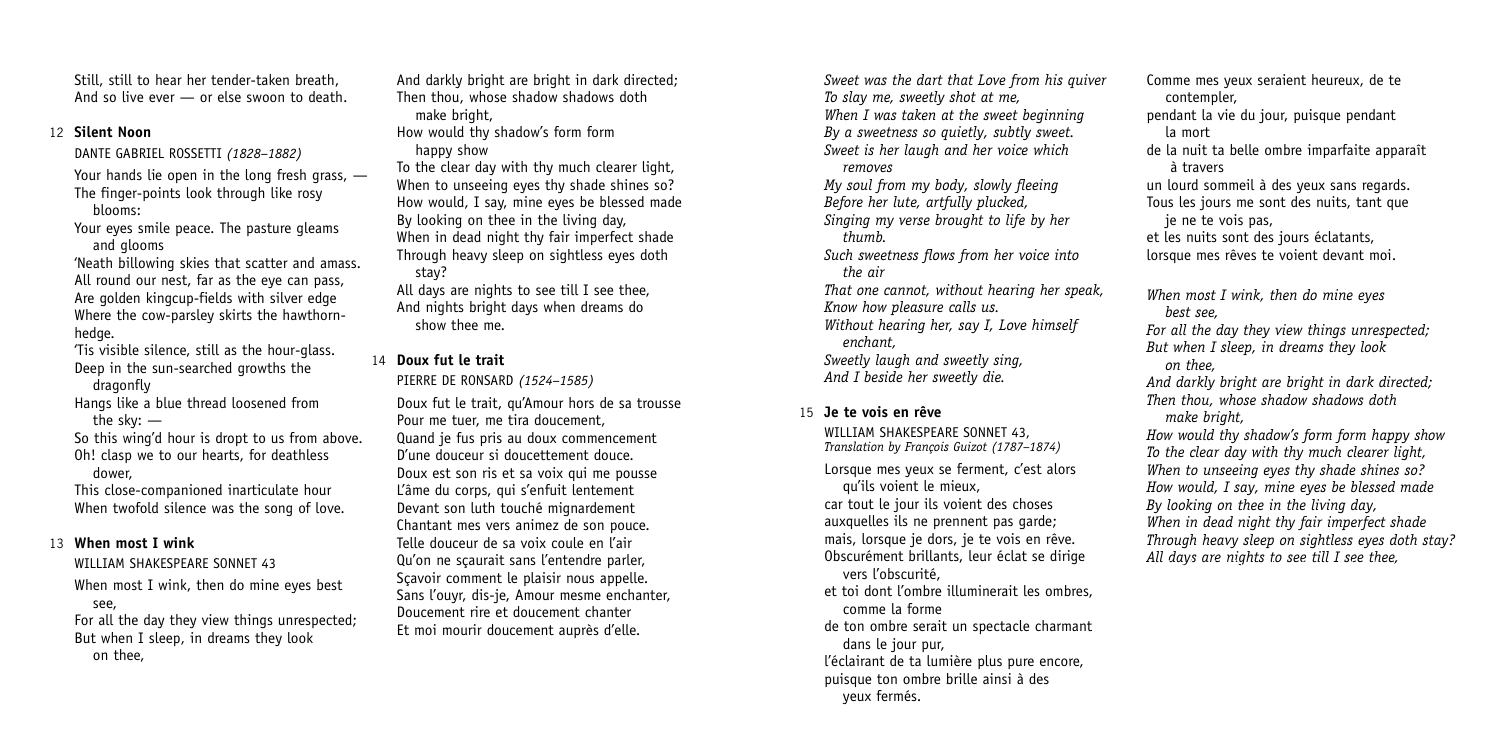# 16 **To lie flat on the back**

#### W H AUDEN *(1907–1973)*

To lie flat on the back with the knees flexed and sunshine on the soft receptive belly, or face down, the insolent spine relaxed, no more compelled to cower or to bully, is good; and good to see them passing by below on the white sidewalk in the heat, the dog, the lady with parcels, and the boy:

Yes, we are out of sight and earshot here. Are you aware what weapon you are loading, to what that teasing talk is quietly leading? Our pulses count but do not judge the hour. Who are you with, from whom you turn away, At whom you dare not look? Do you know why?

#### **Seven Sonnets of Michelangelo** MICHELANGELO *(1475–1564)* 17 **Sonetto XVI: Si come nella penna**

Sì come nella penna e nell'inchiostro È l'alto e 'l basso e 'l mediocre stile, E ne' marmi l'immagin ricca e vile, Secondo che 'l sa trar l'ingegno nostro: Così, signor mie car, nel petto vostro, Quante l'orgoglio, è forse ogni atto umile: Ma io sol quel c'a me proprio è e simile Ne traggo, come fuor nel viso mostro. Chi semina sospir, lacrime e doglie, (L'umor dal ciel terreste, schietto e solo, A vari semi vario si converte), Però pianto e dolor ne miete e coglie; Chi mira alta beltà con sì gran duolo, Dubbie speranze, e pene acerbe e certe. Signior mie car.

*As pen and ink alike serve him who sings In high or low or intermediate style; As the same stone hath shapes both rich and vile*

*To match the fancies that each master brings; So, my loved lord, within thy bosom springs Pride mixed with meekness and kind*

*thoughts that smile:*

*Whence I draw nought, my sad self to beguile, But what my face shows—dark imaginings. He who for seed sows sorrow, tears, and sighs, (The dews that fall from heaven, though pure and clear,*

*From different germs take divers qualities) Must needs reap grief and garner*

*weeping eyes;*

*And he who looks on beauty with sad cheer, Gains doubtful hope and certain miseries.*

# 18 **Sonetto XXXI: A che più debb'io mai**

A che più debb'io mai l'intensa voglia Sfogar con pianti o con parole meste. Se di tal sorte 'I ciel, che I'alma veste, Tard' o per tempo, alcun mai non ne spoglia? A che 'I cor lass' a più morir m'invoglia, S'altri pur dee morir? Dunque per queste Luci I'ore del fin fian men moleste; Ch'ogn' altro ben val men ch'ogni mia doglia. Però se 'I colpo, ch'io ne rub' e ' nvolo, Schifar non poss'; almen, s'è destinato, Chi entrerà 'nfra la dolcezza e 'I duolo? Se vint' e pres' i' debb'esser beato, Maraviglia non è se, nud' e solo, Resto prigion d'un Cavalier armato.

*Why should I seek to ease intense desire With still more tears and windy words of grief, When heaven, or late or soon, sends no relief To souls whom love hath robed around with fire? Why need my aching heart to death aspire, When all must die? Nay, death beyond belief Unto these eyes would be both sweet and brief, Since in my sum of woes all joys expire! Therefore because I cannot shun the blow I rather seek, say who must rule my breast, Gliding between her gladness and her woe? If only chains and bands can make me blest, No marvel if alone and bare I go An arméd Knight's captive and slave confessed.*

# 19 **Sonetto XXX: Veggio co' bei vostri occhi**

Veggio co' bei vostri occhi un dolce lume, Che co' miei ciechi già veder non posso; Porto co' vostri piedi un pondo addosso, Che de' mie zoppi non è già costume. Volo con le vostr'ale senza piume; Col vostr'ingegno al ciel sempre son mosso; Dal vostr'arbitrio son pallido e rosso, Freddo al sol, caldo alle più fredde brume. Nel voler vostro è sol la voglia mia, I mie' pensier nel vostro cor si fanno, Nel vostro fiato son le mie parole. Come luna da sè sol par ch'io sia; Che gli occhi nostri in ciel veder non sanno Se non quel tanto che n'accende il sole.

*With your fair eyes a charming light I see, For which my own blind eyes would peer in vain;*

*Stayed by your feet the burden I sustain Which my lame feet find all too strong for me; Wingless upon your pinions forth I fly; Heavenward your spirit stirreth me to strain; E'en as you will, I blush and blanch again, Freeze in the sun, burn 'neath a frosty sky. Your will includes and is the lord of mine; Life to my thoughts within your heart is given;*

*My words begin to breathe upon your breath: Like to the moon am I, that cannot shine Alone; for lo! our eyes see nought in heaven Save what the living sun illumineth.*

# 20 **Sonetto LV: Tu sa' ch'i so**

Tu sa' ch'io so, signor mie, che tu sai Ch'i veni per goderti più da presso; E sai ch'i' so, che tu sa' ch'i' son desso: A che più indugio a salutarci omai? Se vera è la speranza che mi dai, Se vero è 'I buon desio che m'è concesso. Rompasi il mur fra l'uno e I'altro messo; Chè doppia forza hann' i celati guai. S'i amo sol di te, signor mie caro, Quel che di te più ami, non ti sdegni; Che I'un dell'altro spirto s'innamora. Quel che nel tuo bel volto bramo e 'mparo, E mal compres' è degli umani ingegni, Chi 'I vuol veder, convien che prima mora.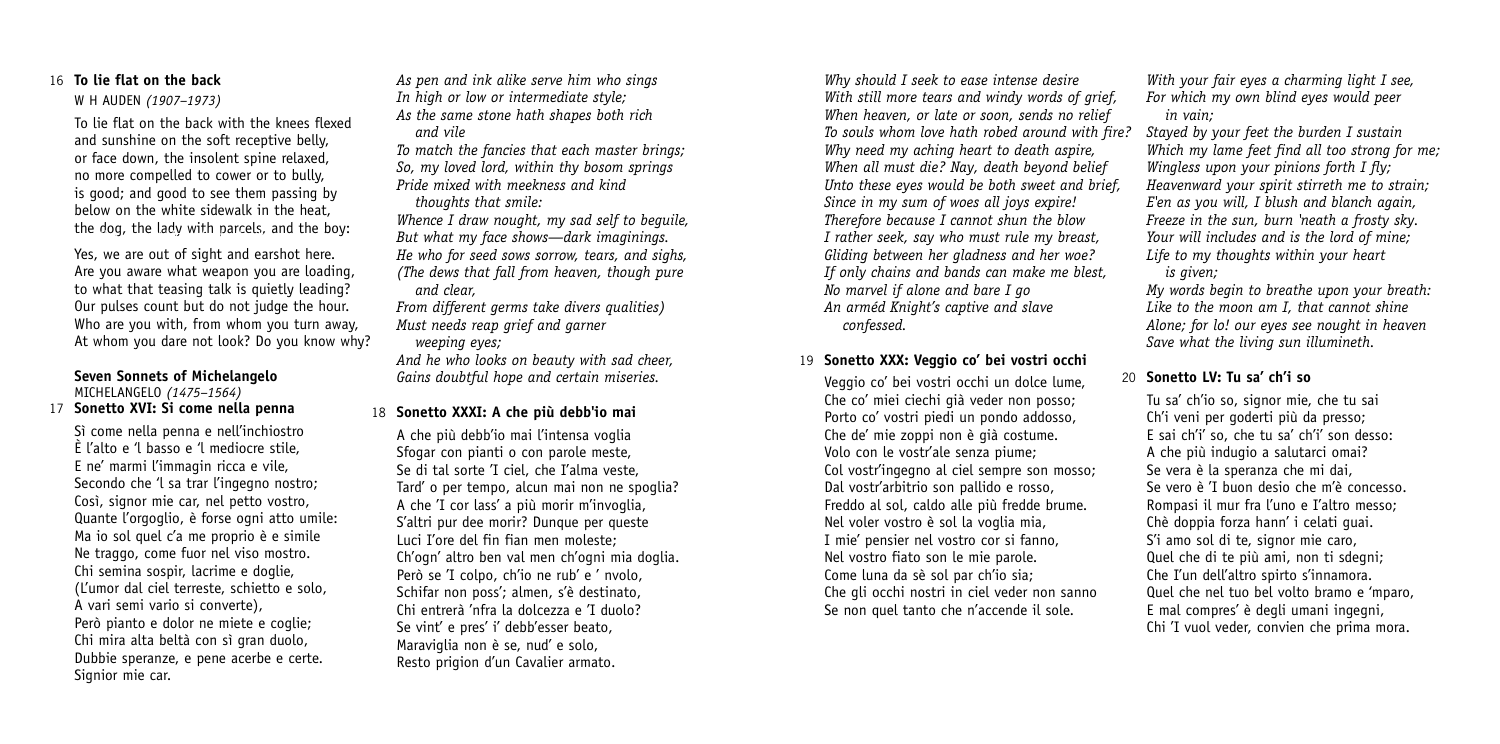*Thou knowest, love, I know that thou dost know*

*That I am here more near to thee to be, And knowest that I know thou knowest me: What means it then that we are sundered so? If they are true, these hopes that from*

*thee flow,*

*If it is real, this sweet expectancy,*

*Break down the wall that stands 'twixt me and thee;*

*For pain in prison pent hath double woe. Because in thee I love, O my loved lord, What thou best lovest, be not therefore stern: Souls burn for souls, spirits to spirits cry! I seek the splendour in thy fair face stored; Yet living man that beauty scarce can learn, And he who fain would find it, first must die.*

# 21 **Sonetto XXXVIII: Rendete a agli occhi miei**

Rendete a gli occhi miei, o fonte o fiume, L'onde della non vostra e salda vena, Che più v'innalza, e cresce, e con più lena Che non è 'I vostro natural costume. E tu, folt' air, che 'I celeste lume Tempri a' tristi occhi, de' sospir miei piena, Rendigli al cor mio lasso e rasserena Tua scura faccia al mio visivo acume. Renda la terra i passi alle mie piante, Ch'ancor I'erba germogli che gli è tolta; E 'I suono Ecco, già sorda a' miei lamenti; Gli squardi a gli occhi mie, tue luci sante, Ch'io possa altra bellezza un'altra volta Amar, po'che di me non ti contenti.

*Give back unto mine eyes, ye fount and rill, Those streams, not yours, that are so full and strong,*

*That swell your springs, and roll your waves along*

*With force unwonted in your native hill! And thou, dense air, weighed with my sighs so chill,*

*That hidest heaven's own light thick mists among,*

*Give back those sighs to my sad heart, nor wrong*

*My visual ray with thy dark face of ill! Let earth give back the footprints that I wore, That the bare grass I spoiled may sprout*

*again;*

*And Echo, now grown deaf, my cries return! Loved eyes, unto mine eyes those looks restore,*

*And let me woo another not in vain, Since how to please thee I shall never learn!*

# 22 **Sonetto XXXII: S'un casto amor**

S'un casto amor, s'una pietà superna, S'una fortuna infra dua amanti equale, S'un'aspra sorte all'un dell'altro cale, S'un spirto, s'un voler duo cor governa; S'un'anima in duo corpi è fatta eterna, Ambo levando al cielo e con pari ale; S'amor d'un colpo e d'un dorato strale Le viscier di duo petti arda e discerna; S'amar l'un I'altro, e nessun se medesimo, D'un gusto e d'un diletto, a tal mercede, C'a un fin voglia I'uno e I'altro porre; Se mille e mille non sarien centesmo A tal nodo d'amore, a tanta fede; E sol l'isdegno il può rompere e sciorre?

*If love be chaste, if virtue conquer ill, If fortune bind both lovers in one bond, If either at the other's grief despond, If both be governed by one life, one will; If in two bodies one soul triumph still, Raising the twain from earth to heaven beyond, If Love with one blow and one golden wand Have power both smitten breasts to pierce and thrill;*

*If each the other love, himself forgoing, With such delight, such savour, and so well, That both to one sole end their wills combine; If thousands of these thoughts, all thought outgoing,*

*Fail the least part of their firm love to tell: Say, can mere angry spite this knot untwine?*

#### 23 **Sonetto XXIV: Spirto ben nato**

Spirto ben nato, in cui si specchia e vede Nelle tuo belle membra oneste e care Quante natura e 'I ciel tra no' può fare, Quand' a null'altra suo bell'opra cede; Spirto leggiadro, in cui si spera e crede Dentro, come di fuor nel viso annare. Amor, pietà, mercè; cose sÌ rare Che mà furn'in beltà con tanta fede; L'amor mi prende, e la beltà mi lega; La pietà, la mercè con dolci sguardi Ferma speranz'al cor par che ne doni. Qual uso o qual governo al mondo niega, Qual crudeltà per tempo, o qual più tardi, C'a sì bel viso morte non perdoni?

*Choice soul, in whom, as in a glass, we see, Mirrored in thy pure form and delicate, What beauties heaven and nature can create, The paragon of all their works to be! Fair soul, in whom love, pity, piety, Have found a home, as from thy outward state We clearly read, and are so rare and great That they adorn none other like to thee! Love takes me captive; beauty binds my soul; Pity and mercy with their gentle eyes Wake in my heart a hope that cannot cheat. What law, what destiny, what fell control, What cruelty, or late or soon, denies That death should spare perfection so complete?*